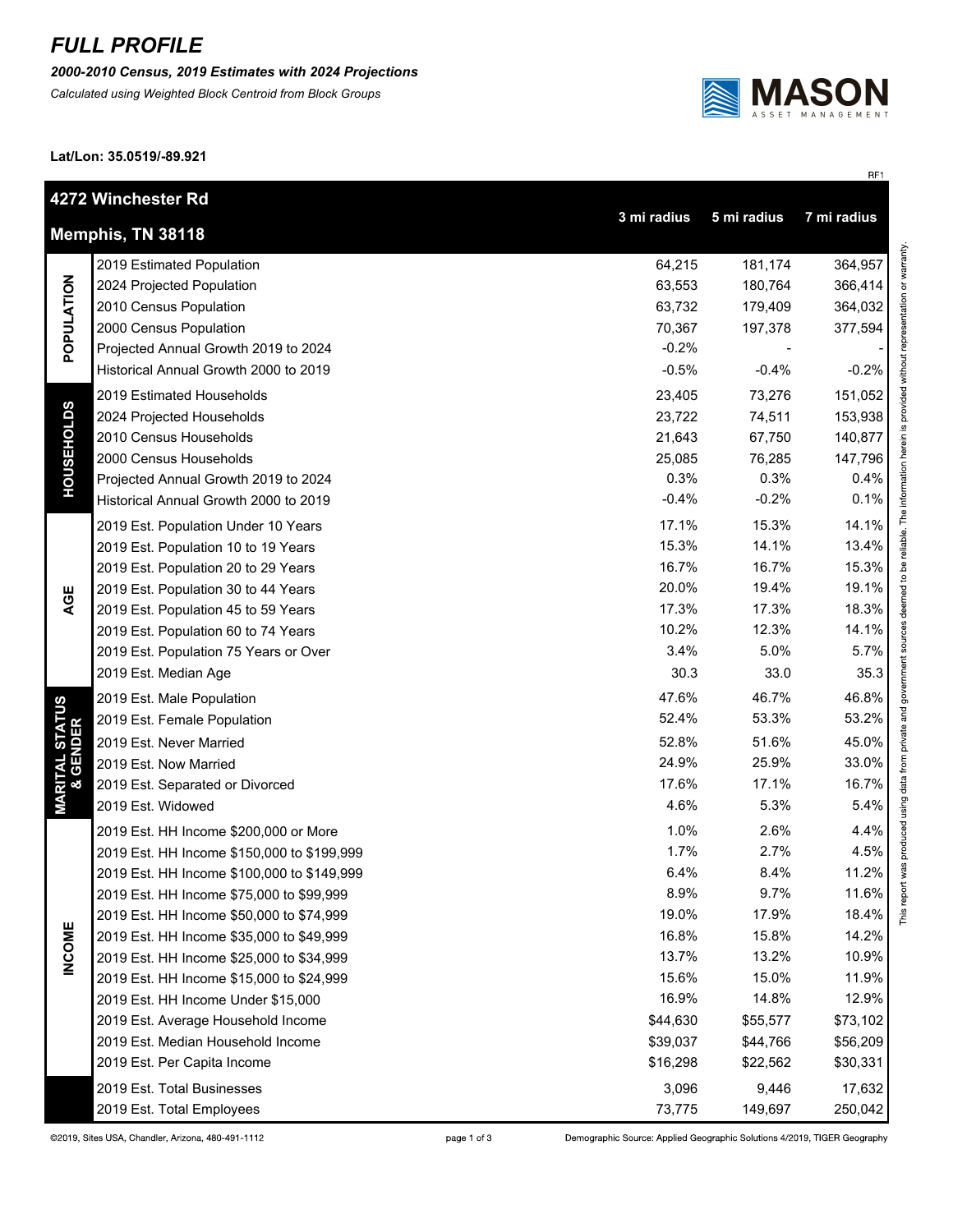## *FULL PROFILE*

*2000-2010 Census, 2019 Estimates with 2024 Projections*

*Calculated using Weighted Block Centroid from Block Groups*



RF1

**Lat/Lon: 35.0519/-89.921**

|                                                                | 4272 Winchester Rd                               |          |           |           |  |  |
|----------------------------------------------------------------|--------------------------------------------------|----------|-----------|-----------|--|--|
| 7 mi radius<br>3 mi radius<br>5 mi radius<br>Memphis, TN 38118 |                                                  |          |           |           |  |  |
|                                                                | 2019 Est. White                                  | 15.8%    | 23.3%     | 31.7%     |  |  |
| <b>RACE</b>                                                    | 2019 Est. Black                                  | 70.4%    | 67.4%     | 60.5%     |  |  |
|                                                                | 2019 Est. Asian or Pacific Islander              | 1.8%     | 1.4%      | 1.8%      |  |  |
|                                                                | 2019 Est. American Indian or Alaska Native       | 0.3%     | 0.2%      | 0.2%      |  |  |
|                                                                | 2019 Est. Other Races                            | 11.6%    | 7.7%      | 5.8%      |  |  |
|                                                                | 2019 Est. Hispanic Population                    | 9,253    | 17,075    | 25,583    |  |  |
| <b>HISPANIC</b>                                                | 2019 Est. Hispanic Population                    | 14.4%    | 9.4%      | 7.0%      |  |  |
|                                                                | 2024 Proj. Hispanic Population                   | 14.9%    | 9.7%      | 7.3%      |  |  |
|                                                                | 2010 Hispanic Population                         | 13.4%    | 8.6%      | 6.3%      |  |  |
|                                                                | 2019 Est. Adult Population (25 Years or Over)    | 38,381   | 113,626   | 238,599   |  |  |
|                                                                | 2019 Est. Elementary (Grade Level 0 to 8)        | 8.8%     | 5.2%      | 4.2%      |  |  |
|                                                                | 2019 Est. Some High School (Grade Level 9 to 11) | 12.4%    | 9.7%      | 7.9%      |  |  |
| EDUCATION<br>(Adults 25 or Older)                              | 2019 Est. High School Graduate                   | 33.1%    | 30.8%     | 27.7%     |  |  |
|                                                                | 2019 Est. Some College                           | 24.1%    | 25.5%     | 24.4%     |  |  |
|                                                                | 2019 Est. Associate Degree Only                  | 5.6%     | 5.7%      | 6.3%      |  |  |
|                                                                | 2019 Est. Bachelor Degree Only                   | 11.0%    | 14.6%     | 17.7%     |  |  |
|                                                                | 2019 Est. Graduate Degree                        | 5.0%     | 8.5%      | 11.9%     |  |  |
|                                                                | 2019 Est. Total Housing Units                    | 25,485   | 79,503    | 162,079   |  |  |
|                                                                | 2019 Est. Owner-Occupied                         | 44.6%    | 44.3%     | 52.8%     |  |  |
| <b>HOUSING</b>                                                 | 2019 Est. Renter-Occupied                        | 47.2%    | 47.9%     | 40.4%     |  |  |
|                                                                | 2019 Est. Vacant Housing                         | 8.2%     | 7.8%      | 6.8%      |  |  |
|                                                                | 2019 Homes Built 2010 or later                   | 1.5%     | 2.0%      | 2.6%      |  |  |
| <b>BUILT BY YEAR</b>                                           | 2019 Homes Built 2000 to 2009                    | 3.1%     | 3.5%      | 6.7%      |  |  |
|                                                                | 2019 Homes Built 1990 to 1999                    | 3.9%     | 5.9%      | 8.8%      |  |  |
|                                                                | 2019 Homes Built 1980 to 1989                    | 8.2%     | 13.7%     | 13.4%     |  |  |
|                                                                | 2019 Homes Built 1970 to 1979                    | 24.4%    | 21.8%     | 18.4%     |  |  |
|                                                                | 2019 Homes Built 1960 to 1969                    | 24.0%    | 15.4%     | 12.9%     |  |  |
| HOMES                                                          | 2019 Homes Built 1950 to 1959                    | 21.0%    | 20.5%     | 18.0%     |  |  |
|                                                                | 2019 Homes Built Before 1949                     | 5.7%     | 9.3%      | 12.4%     |  |  |
|                                                                | 2019 Home Value \$1,000,000 or More              | 0.5%     | 0.6%      | 0.9%      |  |  |
|                                                                | 2019 Home Value \$500,000 to \$999,999           | 2.5%     | 3.4%      | 4.3%      |  |  |
| <b>HOME VALUES</b>                                             | 2019 Home Value \$400,000 to \$499,999           | 2.5%     | 3.2%      | 3.6%      |  |  |
|                                                                | 2019 Home Value \$300,000 to \$399,999           | 4.5%     | 6.0%      | 7.2%      |  |  |
|                                                                | 2019 Home Value \$200,000 to \$299,999           | 8.1%     | 11.2%     | 16.5%     |  |  |
|                                                                | 2019 Home Value \$150,000 to \$199,999           | 8.3%     | 11.6%     | 15.8%     |  |  |
|                                                                | 2019 Home Value \$100,000 to \$149,999           | 15.4%    | 18.3%     | 19.8%     |  |  |
|                                                                | 2019 Home Value \$50,000 to \$99,999             | 47.2%    | 37.0%     | 26.7%     |  |  |
|                                                                | 2019 Home Value \$25,000 to \$49,999             | 10.6%    | 9.3%      | 6.6%      |  |  |
|                                                                | 2019 Home Value Under \$25,000                   | 3.3%     | 2.6%      | 2.3%      |  |  |
|                                                                | 2019 Median Home Value                           | \$89,359 | \$116,810 | \$152,401 |  |  |
|                                                                | 2019 Median Rent                                 | \$685    | \$694     | \$709     |  |  |

Demographic Source: Applied Geographic Solutions 4/2019, TIGER Geography